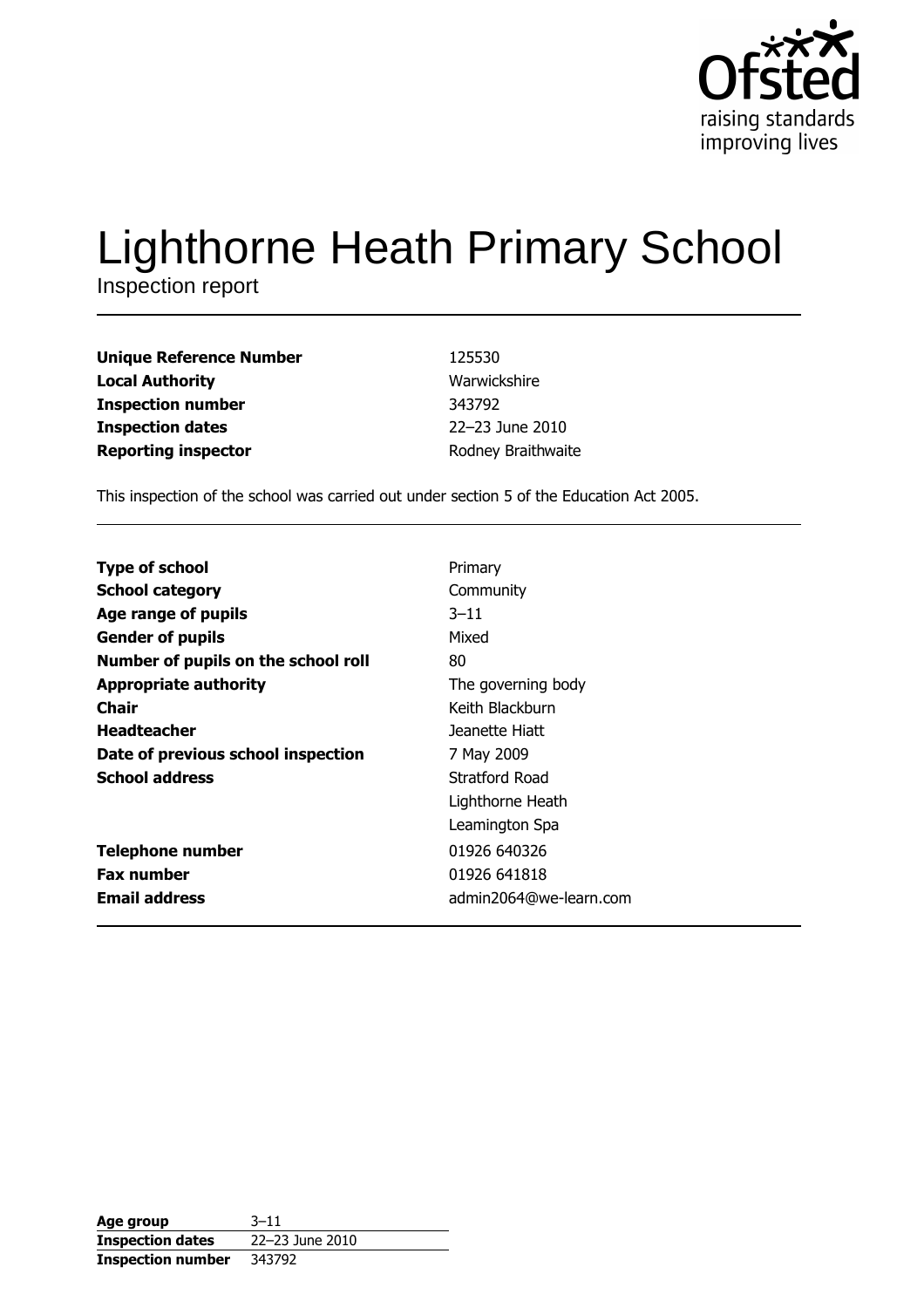The Office for Standards in Education, Children's Services and Skills (Ofsted) regulates and inspects to achieve excellence in the care of children and young people, and in education and skills for learners of all ages. It regulates and inspects childcare and children's social care, and inspects the Children and Family Court Advisory Support Service (Cafcass), schools, colleges, initial teacher training, work-based learning and skills training, adult and community learning, and education and training in prisons and other secure establishments. It rates council children's services, and inspects services for looked after children, safequarding and child protection.

Further copies of this report are obtainable from the school. Under the Education Act 2005, the school must provide a copy of this report free of charge to certain categories of people. A charge not exceeding the full cost of reproduction may be made for any other copies supplied.

If you would like a copy of this document in a different format, such as large print or Braille, please telephone 08456 404045, or email enquiries@ofsted.gov.uk.

You may copy all or parts of this document for non-commercial educational purposes, as long as you give details of the source and date of publication and do not alter the documentation in any way.

Royal Exchange Buildings St Ann's Square Manchester M2 7LA T: 08456 404045 Textphone: 0161 618 8524 E: enquiries@ofsted.gov.uk W: www.ofsted.gov.uk © Crown copyright 2010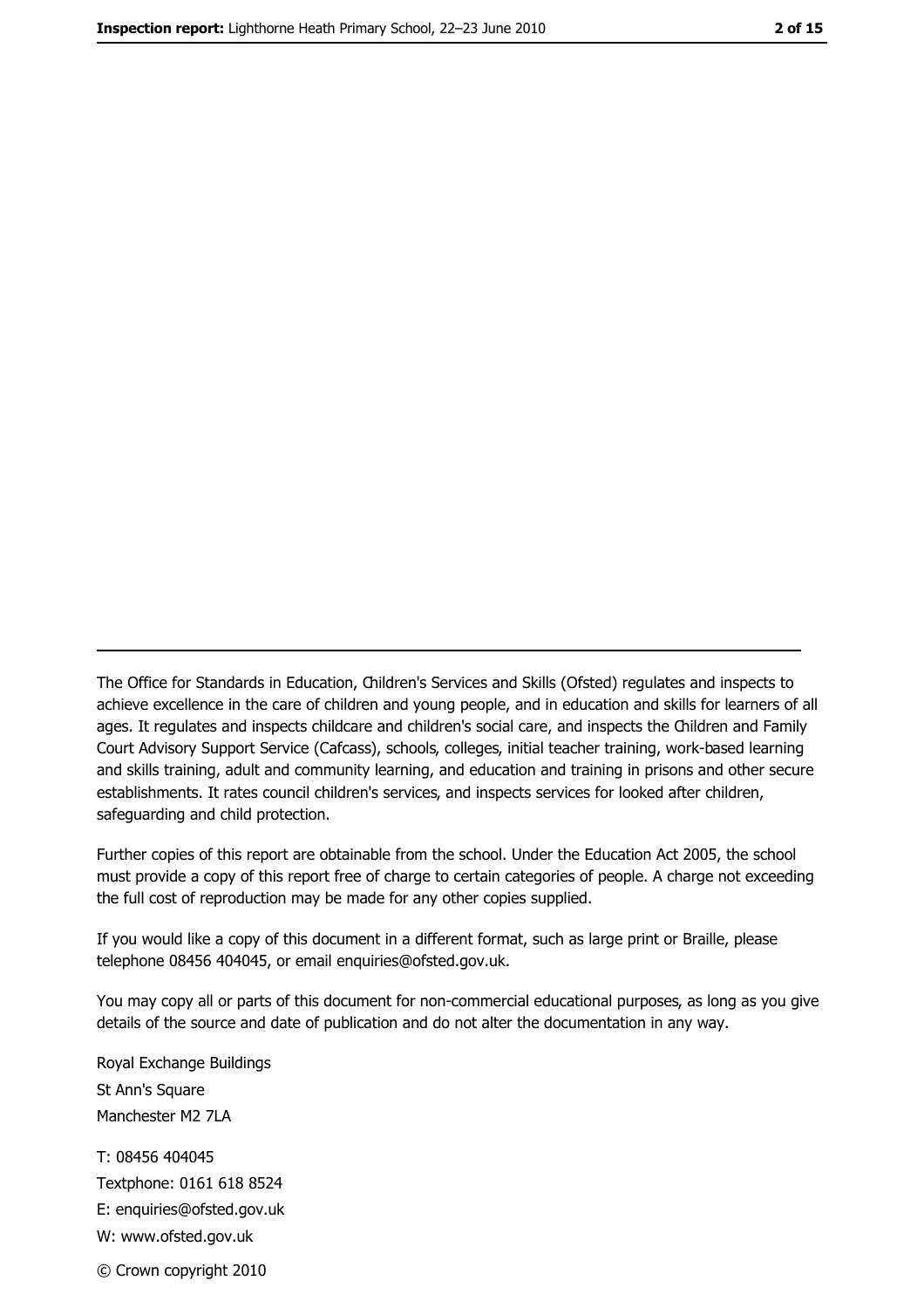# **Introduction**

This inspection was carried out by two additional inspectors. They visited eight lessons and observed four different teachers. They held meetings with groups of pupils, governors, staff and local authority advisory officers, and spoke informally to parents. They looked at the school's work, and documentation relating to the attainment and assessment of children's progress, the school improvement plan, the school's self-evaluation, school policies, minutes of governors' meetings and the provision for safeguarding. They also looked at samples of pupils' work. Inspectors analysed 17 parental questionnaires, other written responses to the school from parents, and written responses from pupils and staff.

The inspection team reviewed many aspects of the school's work. It looked in detail at the following:

- how effectively the school has developed new assessment procedures in order to  $\blacksquare$ monitor pupils' progress more accurately
- whether the use of data information in teachers' planning is leading to satisfactory  $\blacksquare$ or better teaching
- the extent of pupils' understanding of their learning, their learning targets and how  $\blacksquare$ to improve their work
- whether the school has developed a clear strategy for community cohesion which  $\blacksquare$ makes a positive contribution to pupils' development.

# Information about the school

Lighthorne Heath is a very small village school. The great majority of pupils are of White British heritage. The proportion of pupils with special educational needs and/or disabilities is higher than average, with a majority having moderate learning difficulties. There is a privately run Children's Centre on site. There is a consultant headteacher in post, appointed in January 2010. The school is in an advanced stage of joining in a federation with a nearby school. The school has gained several awards, including Activemark and Healthy Schools status.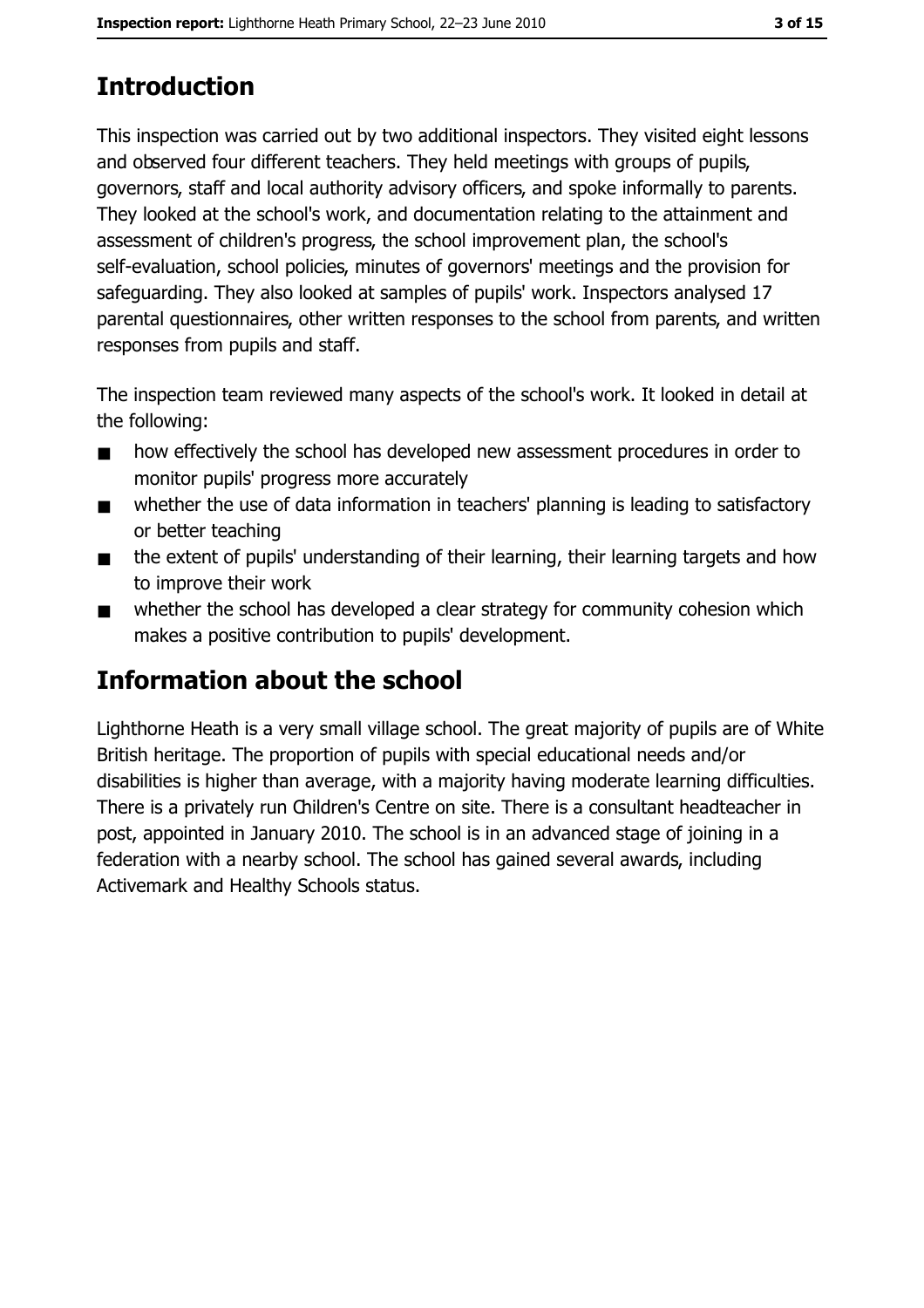# **Inspection judgements**

## Overall effectiveness: how good is the school?

### The school's capacity for sustained improvement

## **Main findings**

In accordance with section 13 (5) of the Education Act 2005, Her Majesty's Chief Inspector is of the opinion that the school no longer requires significant improvement. Lighthorne Heath is a satisfactory school. Since the last inspection, it has made increasing progress in several key areas and proved that it has the capacity for further improvement. This is because the consultant headteacher has given the school decisive leadership in all of the areas identified as in need of improvement. In particular, this has led to better learning and progress for all groups of pupils, including those with special educational needs and/or disabilities. Progress and achievement are now satisfactory, and pupils enjoy their learning, which is reflected in their good attitudes in and out of school and their continued good attendance. Far more precise strategies for the assessment of pupils' learning are in place, and are being used more effectively in teachers' planning. Importantly, pupils have a greatly improved knowledge of their learning and how they can improve. This is because there has been an improvement in teaching, which is now satisfactory. However, there is still not enough good, stimulating teaching which can stir the imagination and enthusiasm, especially of the older pupils. There has been commendable improvement in the Early Years Foundation Stage, where children enjoy a happy, welcoming and exciting environment with a particularly inviting outside learning area. This has helped children to make increasingly good progress, with the assistance of good teaching and support. A further improvement and strength of the school is its good care and support for pupils, especially those in the most vulnerable circumstances. The school has developed more effective provision for community cohesion which has helped pupils to have a much better awareness of the diversity of their own and other communities nationally and in the wider world. The school's self-evaluation of its progress and priorities is becoming far more analytical and accurate. The local authority has offered, and continues to provide, good quality support to the school in its efforts to improve.

Children join the Nursery with skills well below those expected for their age. They make good progress throughout the Early Years Foundation Stage so that, when they enter Year 1, a majority of them are attaining the standards expected for their age. Pupils continue to make satisfactory progress throughout the school. There are some variations in subject attainment across sometimes very small year groups but, generally, pupils are now reaching the standards expected for their age in reading, writing and mathematics. The wider use of writing and information and communication technology (ICT) across the curriculum is increasingly supporting the development of basic skills.

The school has benefitted from strong leadership recently, but has not fully developed other senior and middle leaders sufficiently to share the many responsibilities amongst a

| 3 |  |
|---|--|
| 3 |  |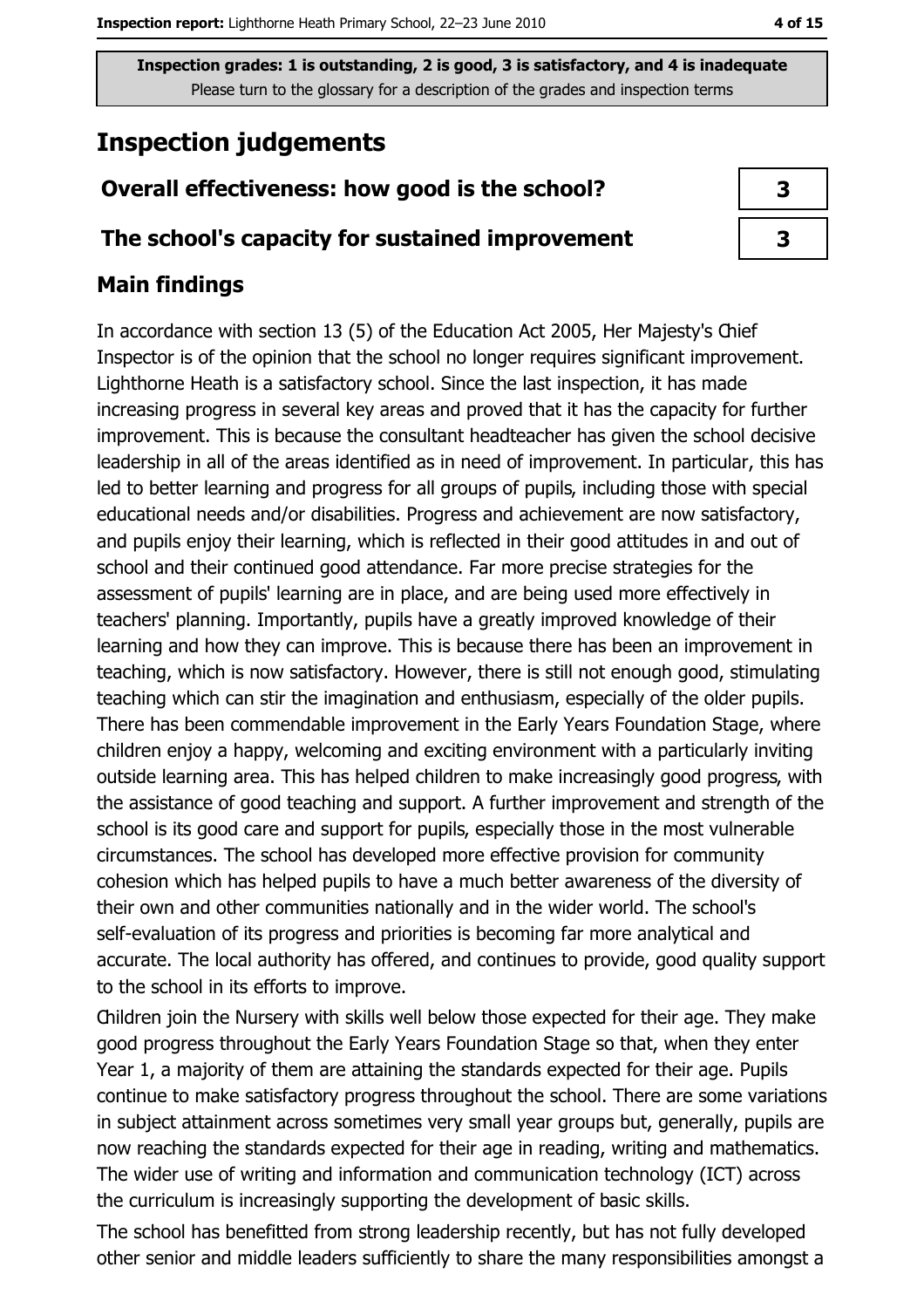small staff. The governors make a satisfactory contribution to the management of the school, ensuring that the requirements for safeguarding are fully met. However, they realise that they must have greater visibility in the school, react more decisively to parents' and carers' views, and challenge the leaders of the school more effectively than in the past.

# What does the school need to do to improve further?

- Increase the role of governors in the management of the school by:  $\blacksquare$ 
	- encouraging more active dialogue with parents, following up their concerns and informing them of outcomes
	- developing greater confidence in challenging school leaders about outcomes and improvement.
- Strengthen the recent improvement in teaching and learning by:  $\blacksquare$ 
	- ensuring that a greater proportion of teaching is good rather than satisfactory, and uses the positive attitudes and enthusiasm of pupils to better effect
	- increasing the rate of progress of more able pupils, by ensuring that their work is consistently challenging.
- Develop a wider structure of distributive and experienced leadership across the  $\blacksquare$ school by ensuring middle managers have clear responsibilities and quidelines, and are clearly accountable to senior management for leading improvement.
- Approximately 40% of the schools whose overall effectiveness is judged satisfactory  $\blacksquare$ may receive a monitoring visit by an Ofsted inspector before their next Section 5 inspection.

# **Outcomes for individuals and groups of pupils**

Learning and progress in Years 1 and 2 are steady and improving, so that a majority of pupils have average attainment in reading, speaking and mathematics, although writing is still below average. In Years 3 to 6, attainment has varied in the last few years between average and below average. As a result of action taken by the school this year, attainment is more consistently average in each subject. Reading and speaking have shown the most improvement, and fewer pupils are lagging behind. However, few pupils are reaching above average attainment, although some more able pupils are making faster progress as a result of new intervention strategies. Satisfactory learning is enhanced by the positive and enthusiastic attitudes of the pupils. They focus hard on their tasks, exemplified by pupils in Years 5 and 6 analysing texts about the life of Nelson Mandela, and independently researching for further evidence of his leadership of South Africa. They are always very eager to join in discussions and answer questions. Pupils have good relationships with each other and work well independently and in groups. Nearly all behave well and are patient and understanding if other pupils become agitated.

Pupils indicate strongly that they feel safe in school and have adults to turn to, and

3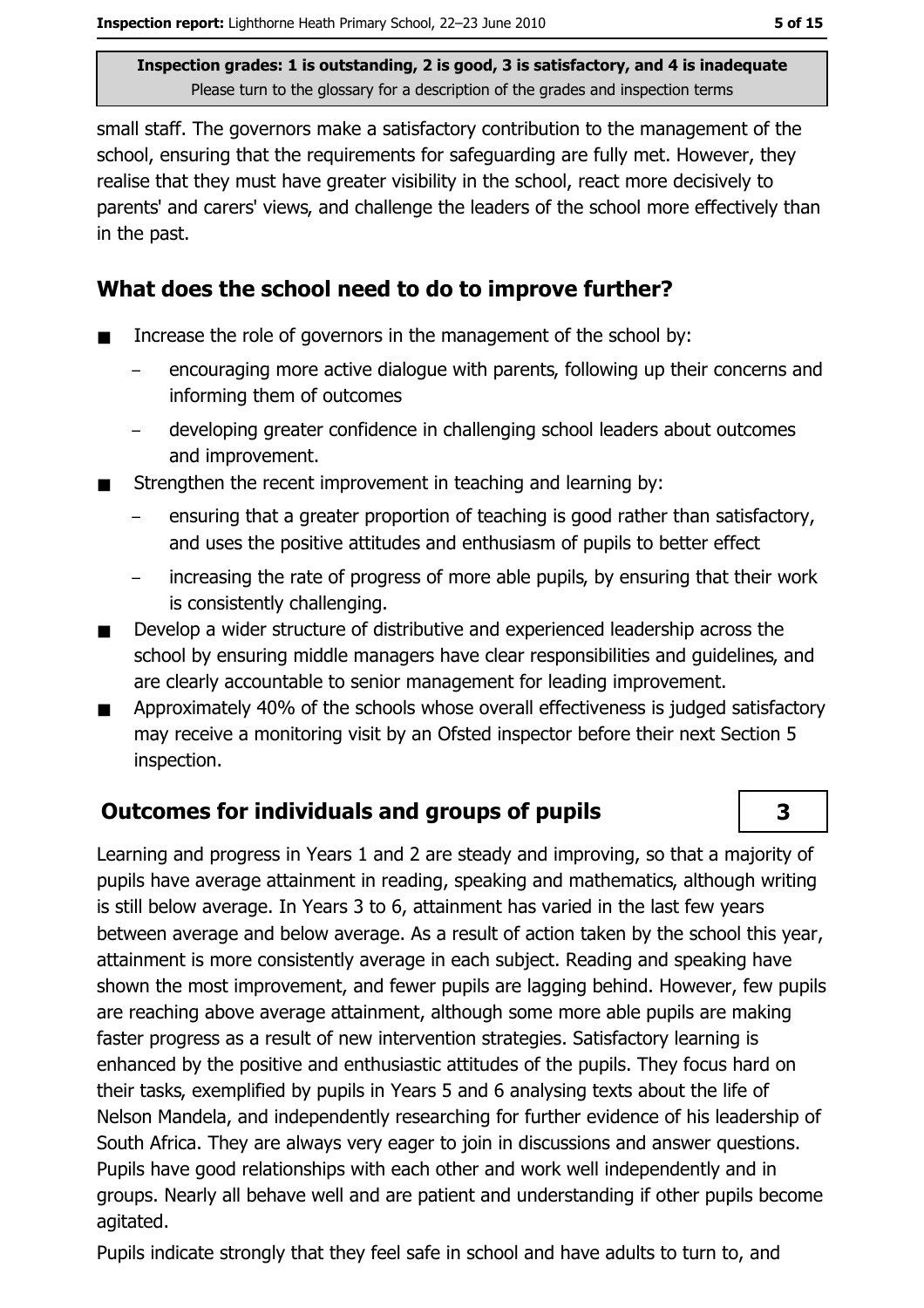appreciate that, as one said, 'I am safe with visitors to school if they have a badge on.' Pupils know how to stay healthy, care for each other and are not perturbed by any isolated case of bullying because they say that this is dealt with fairly by staff. Their enjoyment of school is reflected in their good attendance and punctuality. They are keen to take on responsibilities on the school council, but are not given enough responsibilities around the school. Pupils now have a much clearer understanding of their worth and place in the community, and a greater understanding of the wider world. Their spiritual development, although satisfactory, lacks planned opportunities to encourage better outcomes.

| These are the grades for pupils' outcomes |  |  |  |
|-------------------------------------------|--|--|--|
|-------------------------------------------|--|--|--|

| Pupils' achievement and the extent to which they enjoy their learning                                                     |                         |
|---------------------------------------------------------------------------------------------------------------------------|-------------------------|
| Taking into account:<br>Pupils' attainment <sup>1</sup>                                                                   | 3                       |
| The quality of pupils' learning and their progress                                                                        | 3                       |
| The quality of learning for pupils with special educational needs and/or<br>disabilities and their progress               | 3                       |
| The extent to which pupils feel safe                                                                                      | $\overline{\mathbf{2}}$ |
| <b>Pupils' behaviour</b>                                                                                                  | 3                       |
| The extent to which pupils adopt healthy lifestyles                                                                       |                         |
| The extent to which pupils contribute to the school and wider community                                                   |                         |
| The extent to which pupils develop workplace and other skills that will<br>contribute to their future economic well-being | 3                       |
| Taking into account:<br>Pupils' attendance <sup>1</sup>                                                                   | 2                       |
| The extent of pupils' spiritual, moral, social and cultural development                                                   |                         |

# How effective is the provision?

Teaching is now satisfactory with some elements of good practice. The most recent monitoring of the school identified weaker elements as teachers not having high enough expectations and not using assessment information effectively enough. Teachers have made improvement in these aspects, resulting in a corresponding improvement in pupils' achievement. Assessment systems are accurate and challenging, and realistic targets for

The grades for attainment and attendance are: 1 is high; 2 is above average; 3 is broadly average; and 4 is low.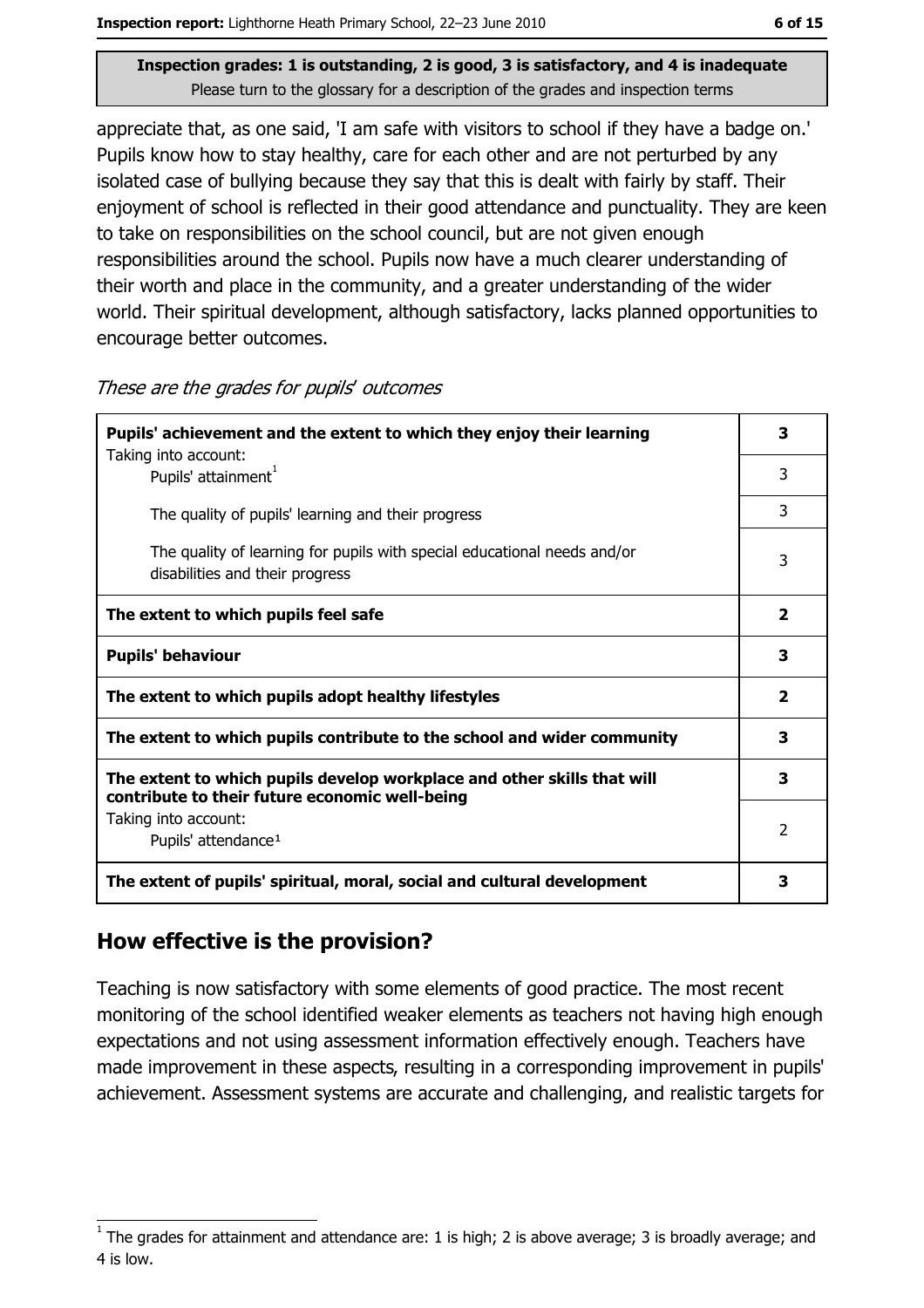pupils' learning and progress have been set. This has resulted in better learning for all groups of pupils, and greater pace in lessons when pupils are much more involved in discussions and their learning activities. Intervention programmes for pupils with special educational needs and/or disabilities are now improved because of well focused support from teaching assistants and the support centre manager. Pupils' speaking skills throughout the school are being encouraged which is helping their language development. This was seen in Years 1 and 2, when pupils enthusiastically explained to the class their methods of problem-solving involving different combinations of numbers. In the last six months, the introduction of a new assertive behaviour strategy has led to a decrease in incidents of challenging behaviour, and calmer and more enjoyable lessons for pupils. There is still not enough good and exciting teaching in order to accelerate the rate of progress and enable more pupils to reach above average levels of attainment.

The curriculum is suitably matched to the needs of the pupils and is developing better creative learning opportunities. The school is better linking different subjects across the curriculum, such as the historical narratives pupils in Years 3 and 4 are writing about Boudicca. This is also linked to healthy eating through a study of a Roman banquet, and ICT is used for historical research. The curriculum is enriched by the provision of a range of well-supported extra-curricular clubs, activities and visits. The exchange visits to a school in the Black Country have helped pupils' better understanding of community cohesion. This is also helped by the provision for the teaching of both French and Spanish. Partnerships with other local schools have been expanded and are helping pupils' learning and personal development. However, too few opportunities are planned for the development of pupils' spiritual education.

Pupils are well supported, guided and cared for by staff, who have a good knowledge of the needs of all individuals. The school is much improved in the speed with which it initiates programmes of support for the most vulnerable and needy pupils. This is shown by the recent introduction and development of nurture provision for pupils. There are good links with the local high school which enable pupils to make a smooth transition when they leave.

| The quality of teaching                                                                                    |  |
|------------------------------------------------------------------------------------------------------------|--|
| Taking into account:<br>The use of assessment to support learning                                          |  |
| The extent to which the curriculum meets pupils' needs, including, where<br>relevant, through partnerships |  |
| The effectiveness of care, guidance and support                                                            |  |

These are the grades for the quality of provision

## How effective are leadership and management?

Since her appointment, the consultant headteacher has shown enormous energy and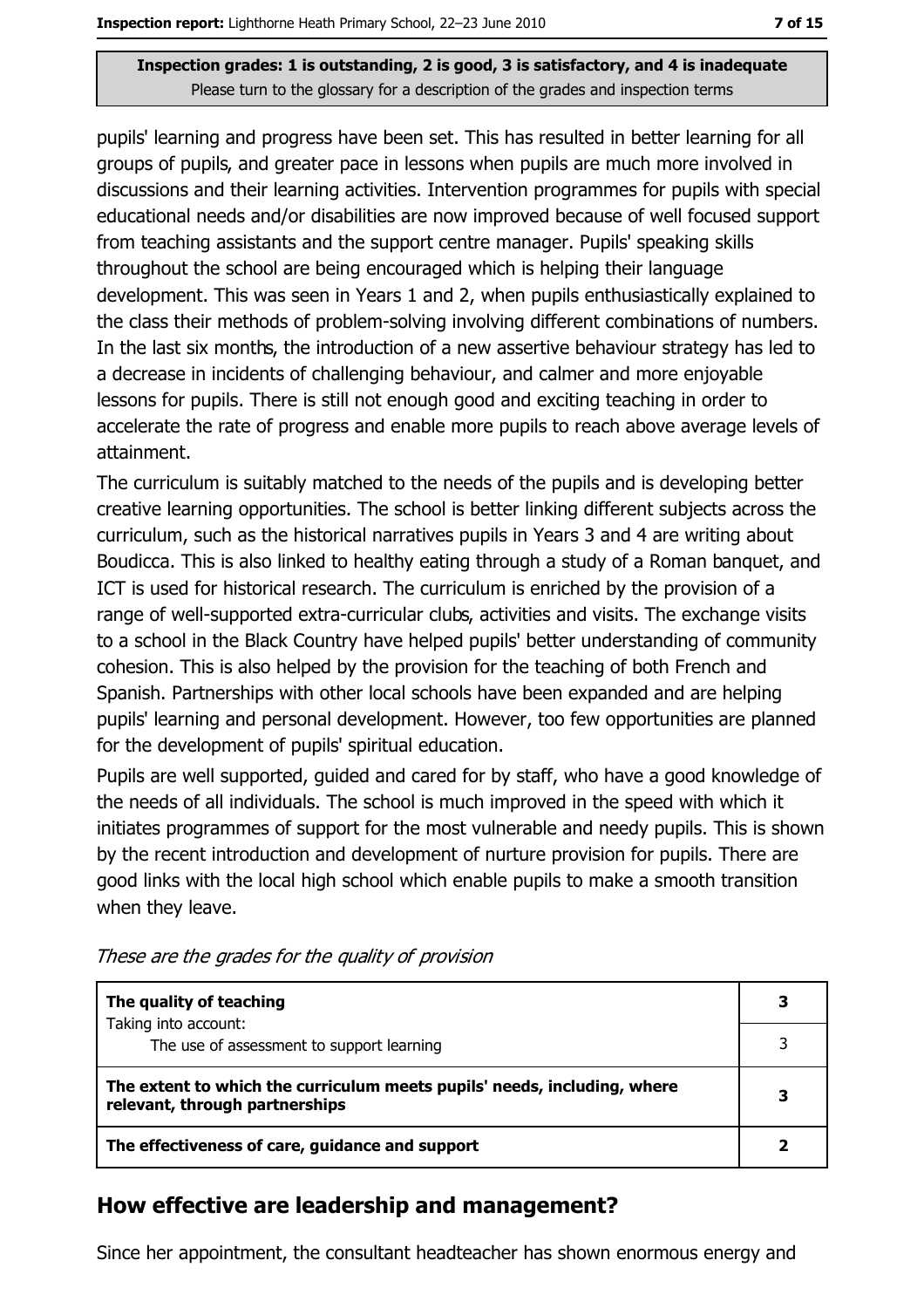skill in driving improvement in the school at an increasing rate. Her communication and leadership skills have enabled her to encourage a responsive staff to steadily overcome the weaknesses in some aspects of the school's development. She has led rigorous management of teaching and learning, which has clearly identified the way ahead, especially for teachers, in order to improve pupils' learning. This has led to significant improvements in major issues for the school, and provided a solid base for the proposed federation next term. Partnerships with other institutions and care agencies are contributing well to the development of pupils' learning and well-being. Community cohesion is better understood, and promoted more effectively, to benefit pupils' learning and understanding. There has been progress in promoting equalities and inclusion by tackling gaps in attainment and achievement, especially that of pupils with special educational needs and/or disabilities. The school community accepts though that there is still much to do in order to move on from its present satisfactory situation. The responsibilities and skills of middle leaders are not sufficiently developed in order that they can independently drive consistent improvement.

School governors make a satisfactory contribution to management and have increased their understanding of the improvements needed in the school, and their role in supporting this. They realise that, in the past, they have not been challenging enough of school leaders, and that the school was allowed to drift. Additionally, parents, most of whom have a positive view of the school, have not always had their concerns dealt with effectively by governors. The present governors have ensured that statutory requirements for safequarding and health and safety are met satisfactorily, and are preparing for federation with enthusiasm and optimism.

| The effectiveness of leadership and management in embedding ambition and<br>driving improvement                                                                     |   |  |
|---------------------------------------------------------------------------------------------------------------------------------------------------------------------|---|--|
| Taking into account:<br>The leadership and management of teaching and learning                                                                                      | 3 |  |
| The effectiveness of the governing body in challenging and supporting the<br>school so that weaknesses are tackled decisively and statutory responsibilities<br>met | 3 |  |
| The effectiveness of the school's engagement with parents and carers                                                                                                | 3 |  |
| The effectiveness of partnerships in promoting learning and well-being                                                                                              | 3 |  |
| The effectiveness with which the school promotes equality of opportunity and<br>tackles discrimination                                                              | 3 |  |
| The effectiveness of safeguarding procedures                                                                                                                        | 3 |  |
| The effectiveness with which the school promotes community cohesion                                                                                                 | 3 |  |
| The effectiveness with which the school deploys resources to achieve<br>value for money                                                                             | з |  |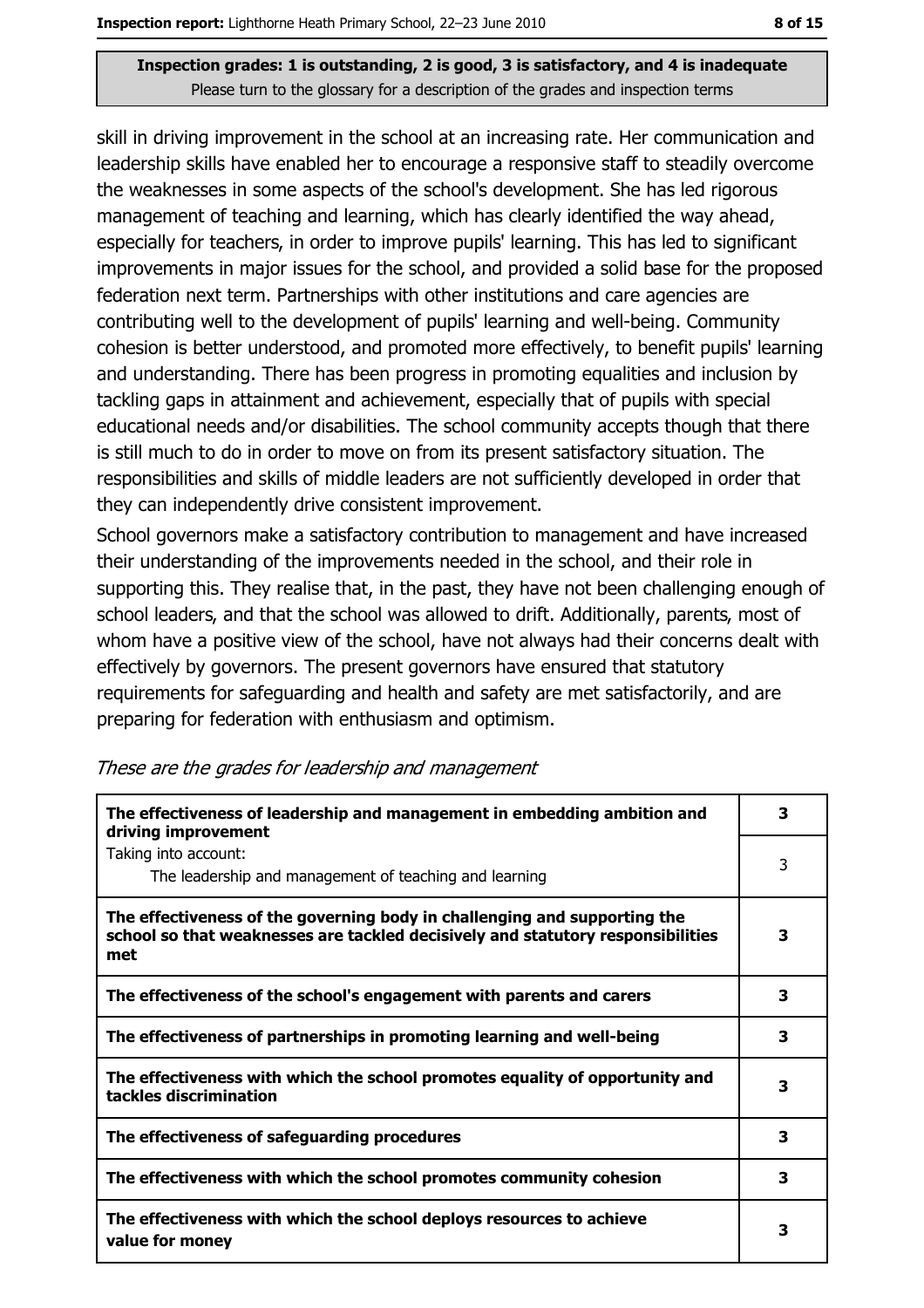## **Early Years Foundation Stage**

Children make satisfactory progress in the Nursery, and an increasing number are making good progress through the Early Years Foundation Stage. Progress is good in children's personal and social development. Children are very happy, enjoy learning, are safe and are developing self-confidence and independence. They are given many opportunities to develop their speaking skills, such as their exciting discussions about dinosaurs and watering plants. Children have good relationships with each other, and are learning to share and choose sensibly.

Children enjoy learning in the stimulating and busy outdoor areas, which are well matched by the good quality resources in the spacious classroom. Teaching is good, and the children are well supported and cared for by the teacher and teaching assistants. The assessment of children's learning is satisfactory, although not consistent in identifying progress made in all areas of learning. Leadership and management are satisfactory and draw well on external guidance. There are good relationships with parents who appreciate day-to-day contact with key workers, who have a good understanding of the needs of their children. One parent commented, 'I have seen a great boost in my child's confidence and social interaction.' Parents are also pleased with the transition of children into Year 1.

| <b>Overall effectiveness of the Early Years Foundation Stage</b>                             | З |
|----------------------------------------------------------------------------------------------|---|
| Taking into account:<br>Outcomes for children in the Early Years Foundation Stage            |   |
| The quality of provision in the Early Years Foundation Stage                                 |   |
| The effectiveness of leadership and management of the Early Years<br><b>Foundation Stage</b> | 3 |

These are the grades for the Early Years Foundation Stage

## **Views of parents and carers**

About a quarter of all parents and carers responded to the questionnaires. Caution should be exercised when considering the responses. This is because the small number of replies means that each response counts for approximately 6%. Inspectors also took into account conversations with parents and their views expressed in recent questionnaires distributed by the school. A large majority of parents and carers show strong support for the school. All feel that their children are kept safe, and nearly all feel that their children know how to keep healthy, that the school meets the needs of their children, and is led and managed effectively. A few parents and carers have concerns about some teaching in the school and the management of some challenging behaviour. The inspection team finds that the school is aware of these concerns. It has taken effective steps to improve teaching, and new behaviour strategies have led to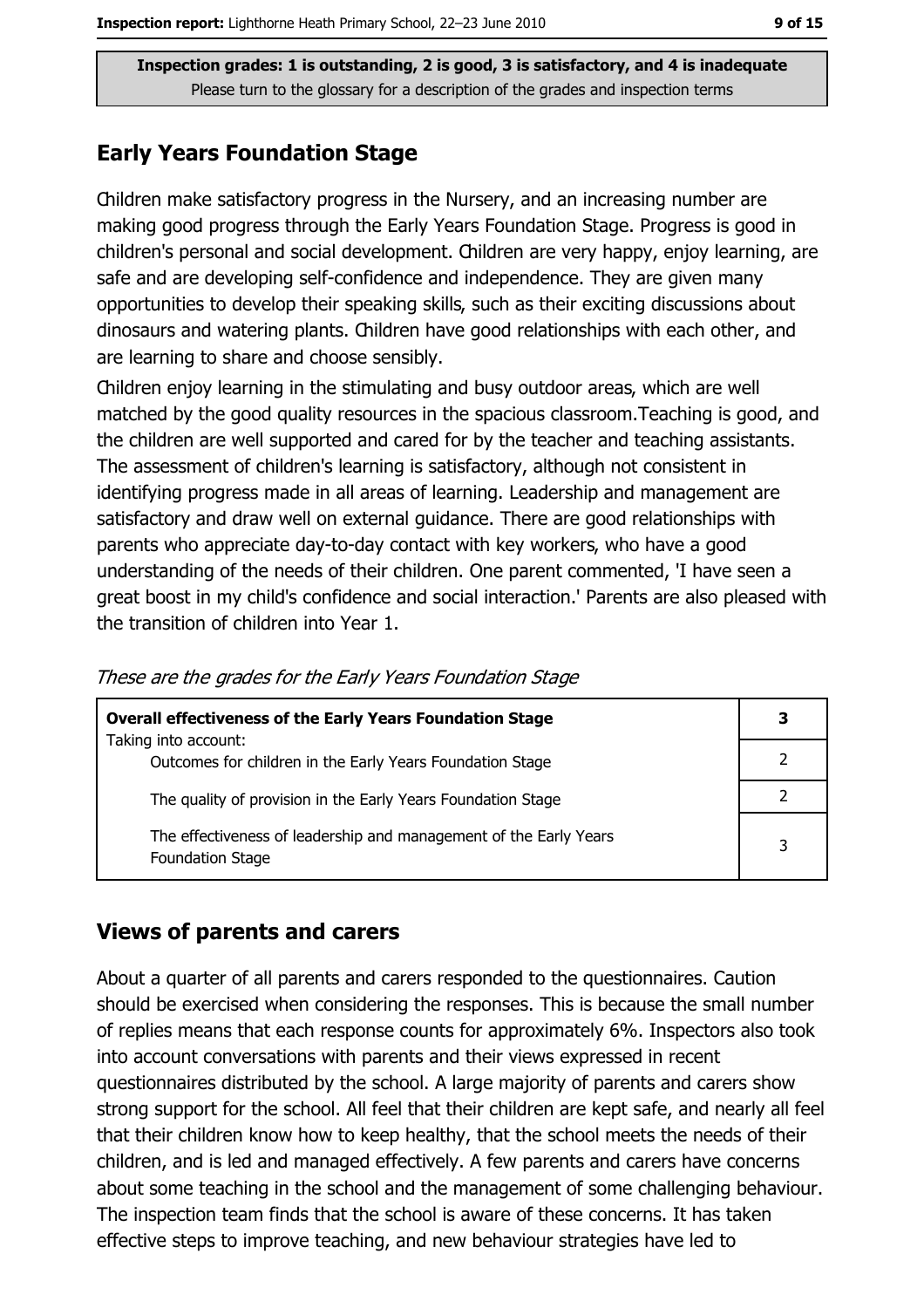improvement in the behaviour of the very small minority of pupils who have given cause for concern.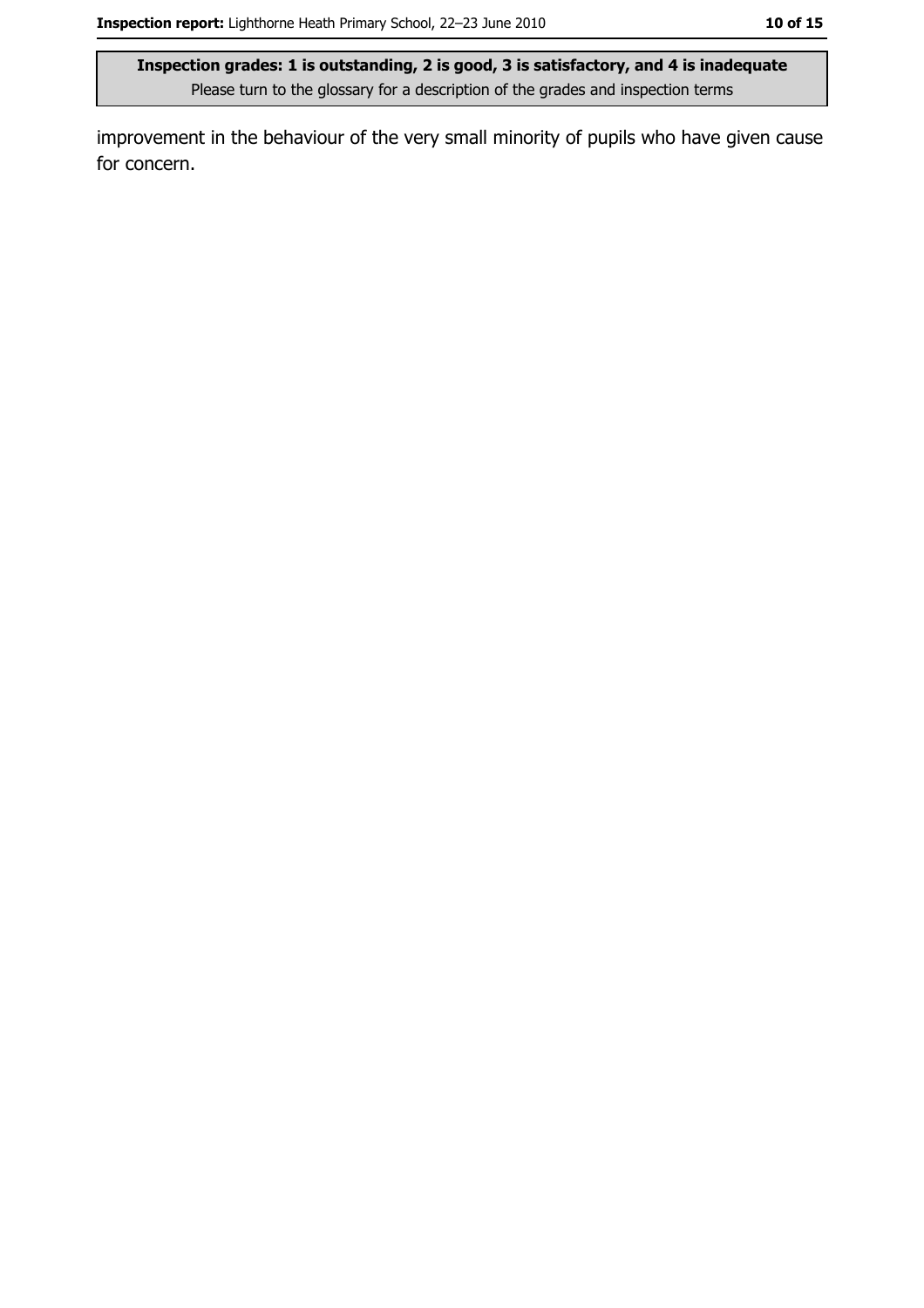#### Responses from parents and carers to Ofsted's questionnaire

Ofsted invited all the registered parents and carers of pupils registered at Lighthorne Heath Primary School to complete a questionnaire about their views of the school.

In the questionnaire, parents and carers were asked to record how strongly they agreed with 13 statements about the school. The inspection team received 17 completed questionnaires by the end of the on-site inspection. In total, there are 80 pupils registered at the school.

| <b>Statements</b>                                                                                                                                                                                                                                       | <b>Strongly</b><br><b>Agree</b> |               | <b>Agree</b>   |               |                |               | <b>Disagree</b> |               | <b>Strongly</b><br>disagree |  |
|---------------------------------------------------------------------------------------------------------------------------------------------------------------------------------------------------------------------------------------------------------|---------------------------------|---------------|----------------|---------------|----------------|---------------|-----------------|---------------|-----------------------------|--|
|                                                                                                                                                                                                                                                         | <b>Total</b>                    | $\frac{0}{0}$ | <b>Total</b>   | $\frac{0}{0}$ | <b>Total</b>   | $\frac{0}{0}$ | <b>Total</b>    | $\frac{0}{0}$ |                             |  |
| My child enjoys school                                                                                                                                                                                                                                  | 6                               | 35            | $\overline{7}$ | 41            | 3              | 18            | $\mathbf{1}$    | 6             |                             |  |
| The school keeps my child<br>safe                                                                                                                                                                                                                       | 10                              | 59            | 7              | 41            | $\mathbf 0$    | 0             | 0               | 0             |                             |  |
| The school informs me<br>about my child's progress                                                                                                                                                                                                      | 6                               | 35            | 8              | 47            | $\overline{2}$ | 12            | 1               | 6             |                             |  |
| My child is making enough<br>progress at this school                                                                                                                                                                                                    | $\overline{2}$                  | 12            | 10             | 59            | 5              | 29            | 0               | 0             |                             |  |
| The teaching is good at this<br>school                                                                                                                                                                                                                  | 4                               | 24            | $\overline{7}$ | 41            | 5              | 29            | 1               | 6             |                             |  |
| The school helps me to<br>support my child's learning                                                                                                                                                                                                   | 3                               | 18            | 11             | 65            | 3              | 18            | 0               | 0             |                             |  |
| The school helps my child to<br>have a healthy lifestyle                                                                                                                                                                                                | 5                               | 29            | 11             | 65            | $\mathbf{1}$   | 6             | 0               | 0             |                             |  |
| The school makes sure that<br>my child is well prepared for<br>the future (for example<br>changing year group,<br>changing school, and for<br>children who are finishing<br>school, entering further or<br>higher education, or<br>entering employment) | 3                               | 18            | 7              | 41            | $\overline{4}$ | 24            | $\overline{2}$  | 12            |                             |  |
| The school meets my child's<br>particular needs                                                                                                                                                                                                         | $\overline{2}$                  | 12            | 12             | 71            | 3              | 18            | 0               | $\mathbf 0$   |                             |  |
| The school deals effectively<br>with unacceptable behaviour                                                                                                                                                                                             | $\overline{4}$                  | 24            | 8              | 47            | $\mathbf{1}$   | 6             | 4               | 24            |                             |  |
| The school takes account of<br>my suggestions and<br>concerns                                                                                                                                                                                           | 5                               | 29            | 10             | 59            | $\mathbf{1}$   | 6             | 0               | 0             |                             |  |
| The school is led and<br>managed effectively                                                                                                                                                                                                            | 5                               | 29            | 9              | 53            | $\overline{2}$ | 12            | $\mathbf 0$     | 0             |                             |  |
| Overall, I am happy with my<br>child's experience at this<br>school                                                                                                                                                                                     | 5                               | 29            | 7              | 41            | 3              | 18            | 1               | 6             |                             |  |

The table above summarises the responses that parents and carers made to each statement. The percentages indicate the proportion of parents and carers giving that response out of the total number of completed questionnaires. Where one or more parents and carers chose not to answer a particular question, the percentages will not add up to 100%.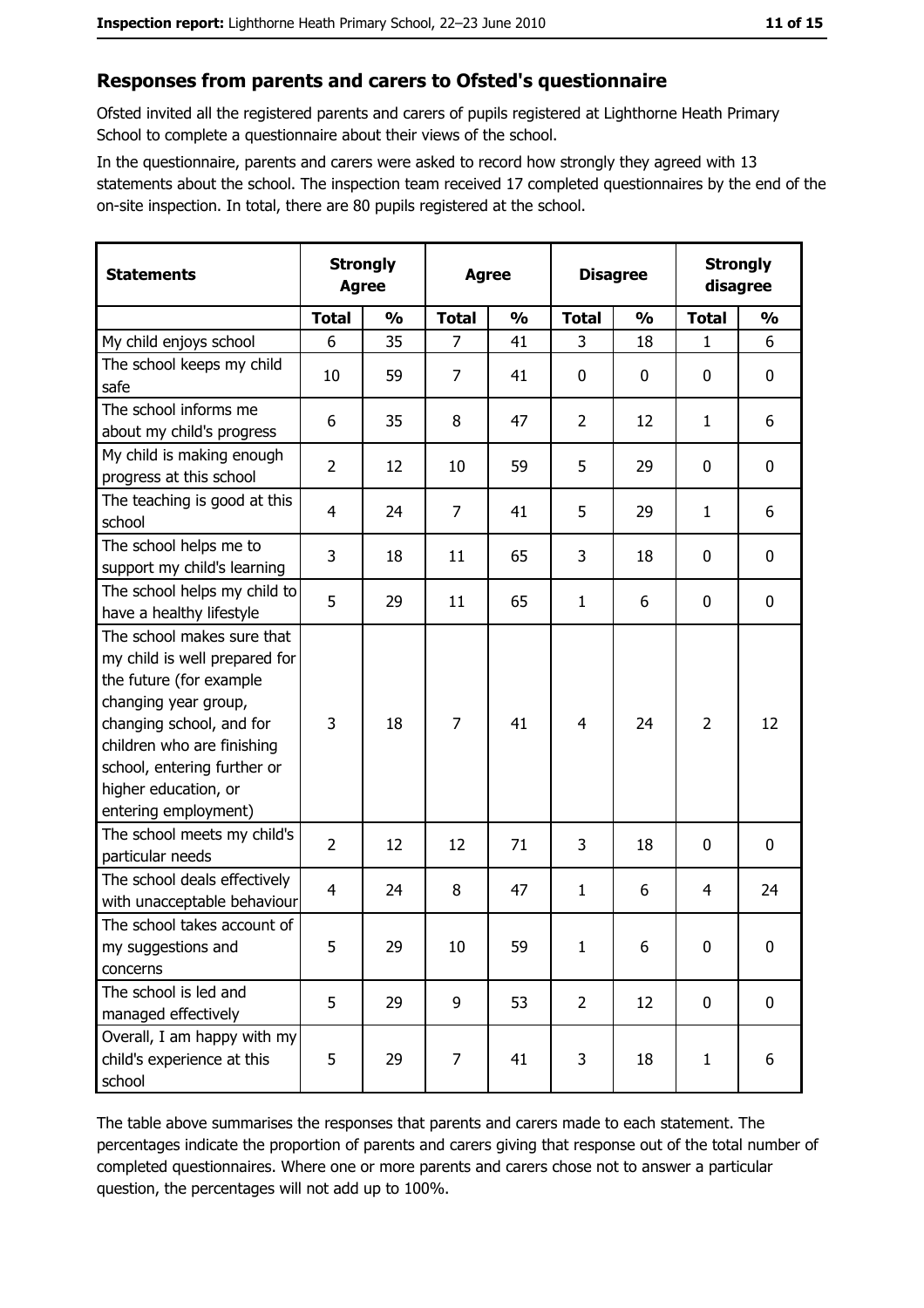# Glossary

| Grade   | <b>Judgement</b> | <b>Description</b>                                                                                                                                                                                                               |
|---------|------------------|----------------------------------------------------------------------------------------------------------------------------------------------------------------------------------------------------------------------------------|
| Grade 1 | Outstanding      | These features are highly effective. An oustanding<br>school provides exceptionally well for its pupils' needs.                                                                                                                  |
| Grade 2 | Good             | These are very positive features of a school. A school<br>that is good is serving its pupils well.                                                                                                                               |
| Grade 3 | Satisfactory     | These features are of reasonable quality. A satisfactory<br>school is providing adequately for its pupils.                                                                                                                       |
| Grade 4 | Inadequate       | These features are not of an acceptable standard. An<br>inadequate school needs to make significant<br>improvement in order to meet the needs of its pupils.<br>Ofsted inspectors will make further visits until it<br>improves. |

# What inspection judgements mean

## **Overall effectiveness of schools**

|                       | Overall effectiveness judgement (percentage of<br>schools) |      |                     |                   |
|-----------------------|------------------------------------------------------------|------|---------------------|-------------------|
| <b>Type of school</b> | <b>Outstanding</b>                                         | Good | <b>Satisfactory</b> | <b>Inadequate</b> |
| Nursery schools       | 51                                                         | 45   | 0                   | 4                 |
| Primary schools       | 6                                                          | 41   | 42                  | 10                |
| Secondary schools     | 8                                                          | 34   | 44                  | 14                |
| Sixth forms           | 10                                                         | 37   | 50                  | 3                 |
| Special schools       | 32                                                         | 38   | 25                  | 5                 |
| Pupil referral units  | 12                                                         | 43   | 31                  | 14                |
| All schools           | 9                                                          | 40   | 40                  | 10                |

New school inspection arrangements were introduced on 1 September 2009. This means that inspectors now make some additional judgements that were not made previously.

The data in the table above is for the period 1 September to 31 December 2009 and is the most recently published data available (see www.ofsted.gov.uk). Please note that the sample of schools inspected during the autumn term 2009 was not representative of all schools nationally, as weaker schools are inspected more frequently than good or outstanding schools.

Percentages are rounded and do not always add exactly to 100. Secondary school figures include those that have sixth forms, and sixth form figures include only the data specifically for sixth form inspection judgements.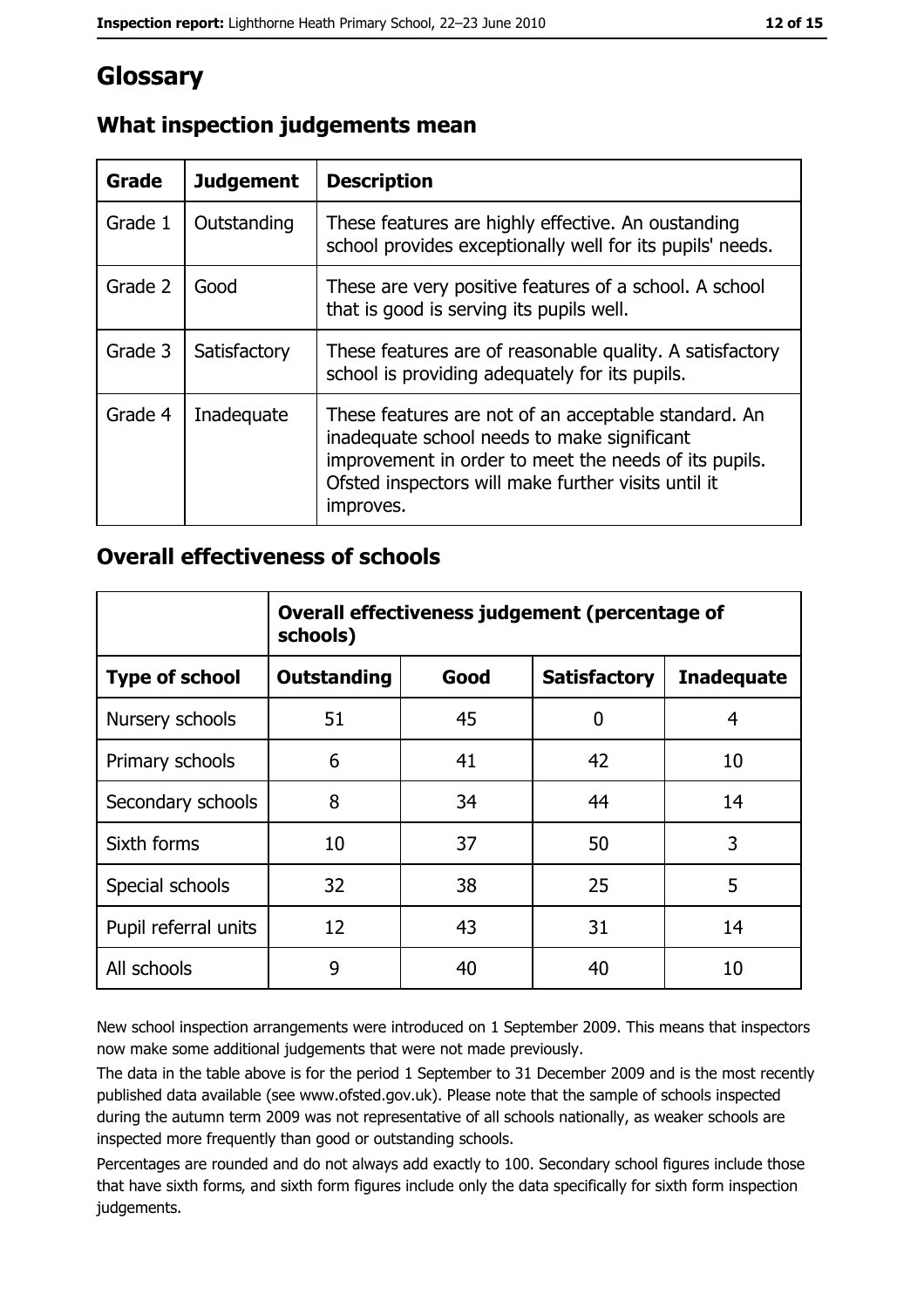# **Common terminology used by inspectors**

| Achievement:                  | the progress and success of a pupil in<br>their learning, development or training.                                                                                                                                                                                                                           |
|-------------------------------|--------------------------------------------------------------------------------------------------------------------------------------------------------------------------------------------------------------------------------------------------------------------------------------------------------------|
| Attainment:                   | the standard of the pupils' work shown by<br>test and examination results and in<br>lessons.                                                                                                                                                                                                                 |
| Capacity to improve:          | the proven ability of the school to<br>continue improving. Inspectors base this<br>judgement on what the school has<br>accomplished so far and on the quality of<br>its systems to maintain improvement.                                                                                                     |
| Leadership and management:    | the contribution of all the staff with<br>responsibilities, not just the headteacher,<br>to identifying priorities, directing and<br>motivating staff and running the school.                                                                                                                                |
| Learning:                     | how well pupils acquire knowledge,<br>develop their understanding, learn and<br>practise skills and are developing their<br>competence as learners.                                                                                                                                                          |
| <b>Overall effectiveness:</b> | inspectors form a judgement on a school's<br>overall effectiveness based on the findings<br>from their inspection of the school. The<br>following judgements, in particular,<br>influence what the overall effectiveness<br>judgement will be.                                                               |
|                               | The school's capacity for sustained<br>improvement.<br>Outcomes for individuals and groups<br>of pupils.<br>The quality of teaching.<br>The extent to which the curriculum<br>meets pupil's needs, including where<br>relevant, through partnerships.<br>The effectiveness of care, guidance<br>and support. |
| Progress:                     | the rate at which pupils are learning in<br>lessons and over longer periods of time. It<br>is often measured by comparing the<br>pupils' attainment at the end of a key<br>stage with their attainment when they<br>started.                                                                                 |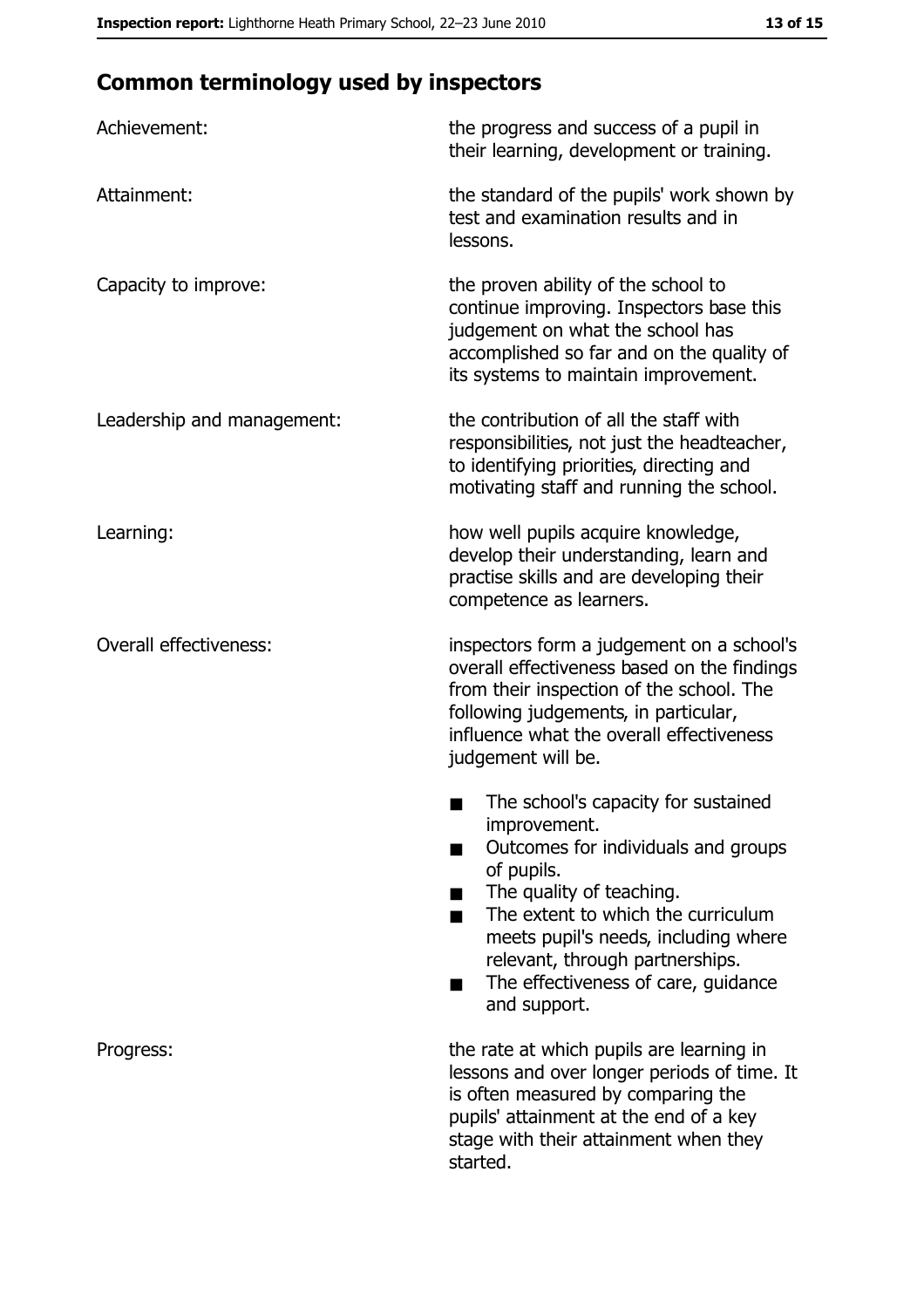This letter is provided for the school, parents and carers to share with their children. It describes Ofsted's main findings from the inspection of their school.



24 June 2010

**Dear Pupils** 

Inspection of Lighthorne Heath Primary School, Leamington Spa CV33 9TW

We would like to thank you for welcoming us when we visited you recently. It was good to see how much you enjoy school, and how you try to make it better through your school council. You go to a satisfactory school which has improved in the last year. You are well looked after and cared for by all the staff, and it was pleasing to hear so many of you say you could go to adults if you had a problem. We think that your attainment is about what it should be in reading, writing and mathematics.

You are lively and friendly, and it was good to see how much more confident you are when speaking in class. It was very impressive to hear so many of you telling us what your learning targets are. Make sure you work hard to achieve them! You know how to keep healthy and safe and care for each other well. The children in Nursery and Reception have a lovely classroom and outside area which helps them to learn well. Although your school has improved, we think it can continue to improve. We have suggested to your teachers and governors how we believe, with your help, they can do this. We have asked that the school governors are in touch more with your parents and carers, and that the governing body makes sure that the school continues to improve. We would also like teachers to make your learning as exciting and enjoyable as possible and make sure that all of you make as much progress as you can. Finally, we would like the school leaders to share their responsibilities, and make sure that the school continues to improve. You can help by telling them how you think things are going. You are going to have a very exciting time next term when you join with another school. We hope that you enjoy it and continue to work hard, and enjoy your lovely school field. Yours sincerely Rodney Braithwaite

Lead inspector